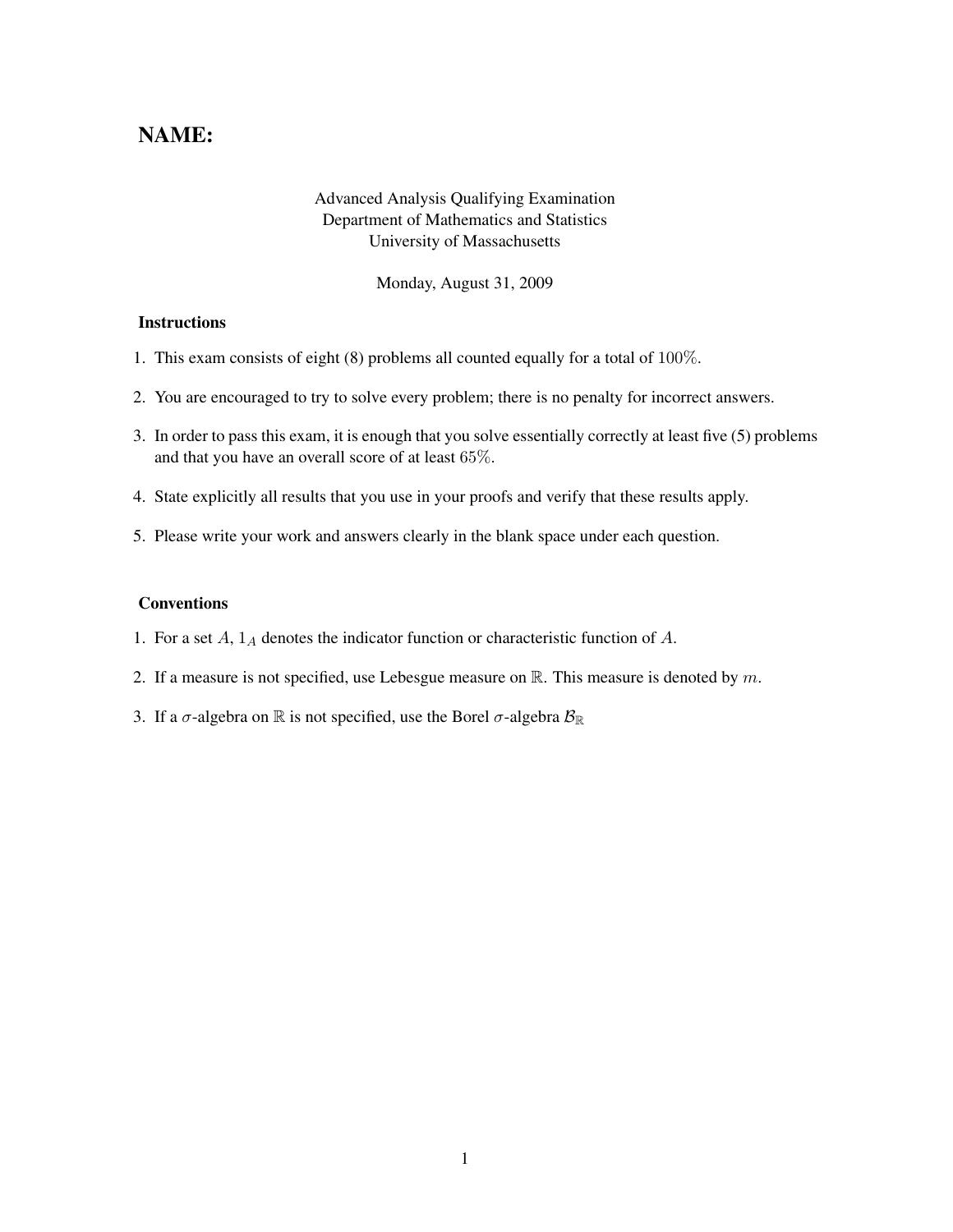1. Let  $(X, \mathcal{M}, \mu)$  be a measure space and  $(Y, \mathcal{N})$  a measurable space. Let  $T: X \to Y$  be a measurable function.

(a) Define a set function  $\nu$  on  $\mathcal N$  by  $\nu(A) = \mu(T^{-1}(A))$  for every  $A \in \mathcal N$ . Prove that  $\nu$  is a measure on  $N$ .

(b) Prove that if  $f \in L^1(\nu)$ , then  $f \circ T \in L^1(\mu)$  and that

$$
\int_Y f \, d\nu \, = \, \int_X (f \circ T) \, d\mu.
$$

(c) Consider  $(X, \mathcal{M}, \mu)$  and  $(Y, \mathcal{N})$  as in line 1 of this problem and consider the measure  $\nu$  defined in part (a). Assume that  $\mu(X) < \infty$  and that  $\gamma$  is a finite measure on  $(Y, \mathcal{N})$  satisfying  $\nu \ll \gamma$ . By using part (b) and quoting a well known theorem in measure theory, prove that there exists  $g \in L^1(\gamma)$  such that

$$
\int_X (f \circ T) d\mu = \int_Y f g d\gamma \text{ for each } f \in L^1(\nu).
$$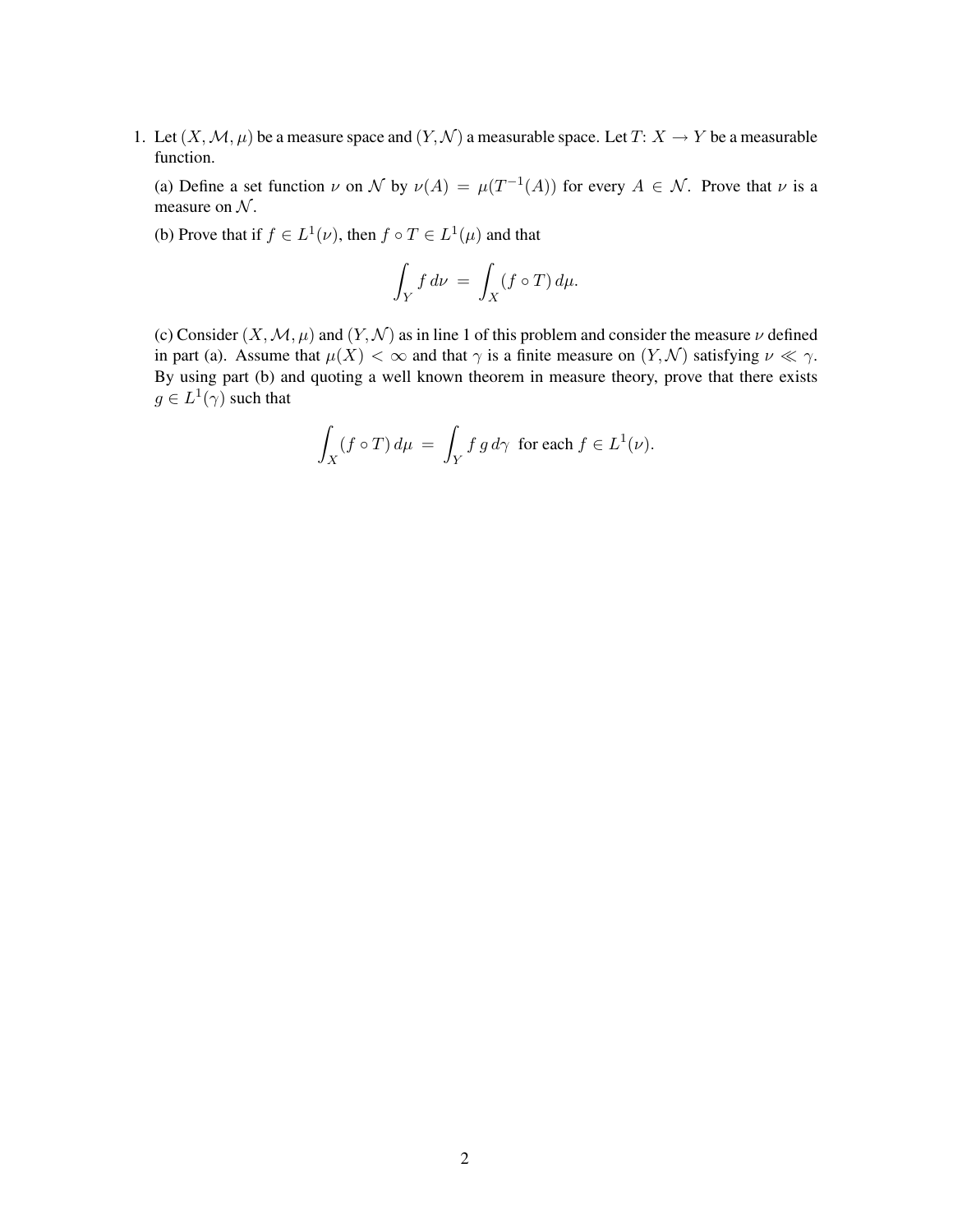2. Let  $\mu = \nu$  be counting measure on the set N of positive integers; i.e., for  $A \subset \mathbb{N}$ ,  $\mu(A) = \nu(A)$ equals the cardinality of A. Define a function  $f : \mathbb{N} \times \mathbb{N} \to \mathbb{R}$  by

$$
f(x,y) = \begin{cases} 2 - 2^{-x} & \text{if } x = y \\ -2 + 2^{-x} & \text{if } x = y + 1 \\ 0 & \text{otherwise.} \end{cases}
$$

Consider the two iterated integrals

$$
\int_{\mathbb{N}} \left( \int_{\mathbb{N}} f(x, y) d\mu(x) \right) d\nu(y) \text{ and } \int_{\mathbb{N}} \left( \int_{\mathbb{N}} f(x, y) d\nu(y) \right) d\mu(x).
$$

- (a) Prove that both of these iterated integrals exist.
- (b) Compute the values of these two iterated integrals.
- (c) Expain why your answers to parts (a) and (b) do not contradict the Fubini-Tonelli Theorem.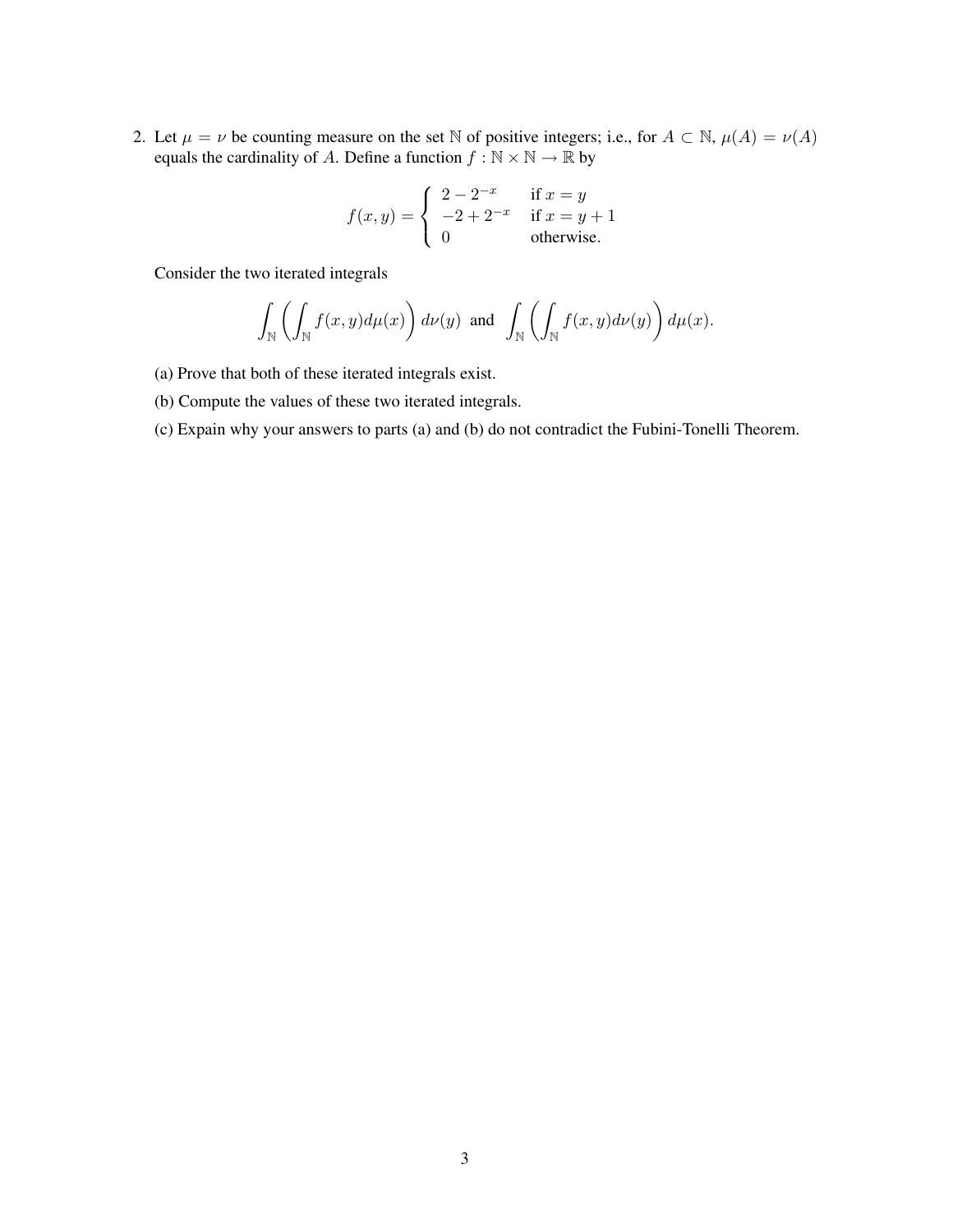- 3. Let X be a Banach space with norm  $\|\cdot\|$  and let  $L(X, X)$  be the space of all bounded, linear operators mapping  $X$  into  $X$ .
	- (a) For  $U \in L(X, X)$  give the definition of  $||U||$ .
	- (b) Assume that  $U \in L(X, X)$  satisfies  $||I U|| < 1$ , where I is the identity operator. Prove that U is invertible and that  $\sum_{n=0}^{\infty} (I - U)^n$  converges in  $L(X, X)$  to  $U^{-1}$ .

(c) Assume that  $U \in L(X, X)$  is invertible and that  $W \in L(X, X)$  satisfies  $||W - U|| < ||U^{-1}||^{-1}$ . Prove that W is invertible.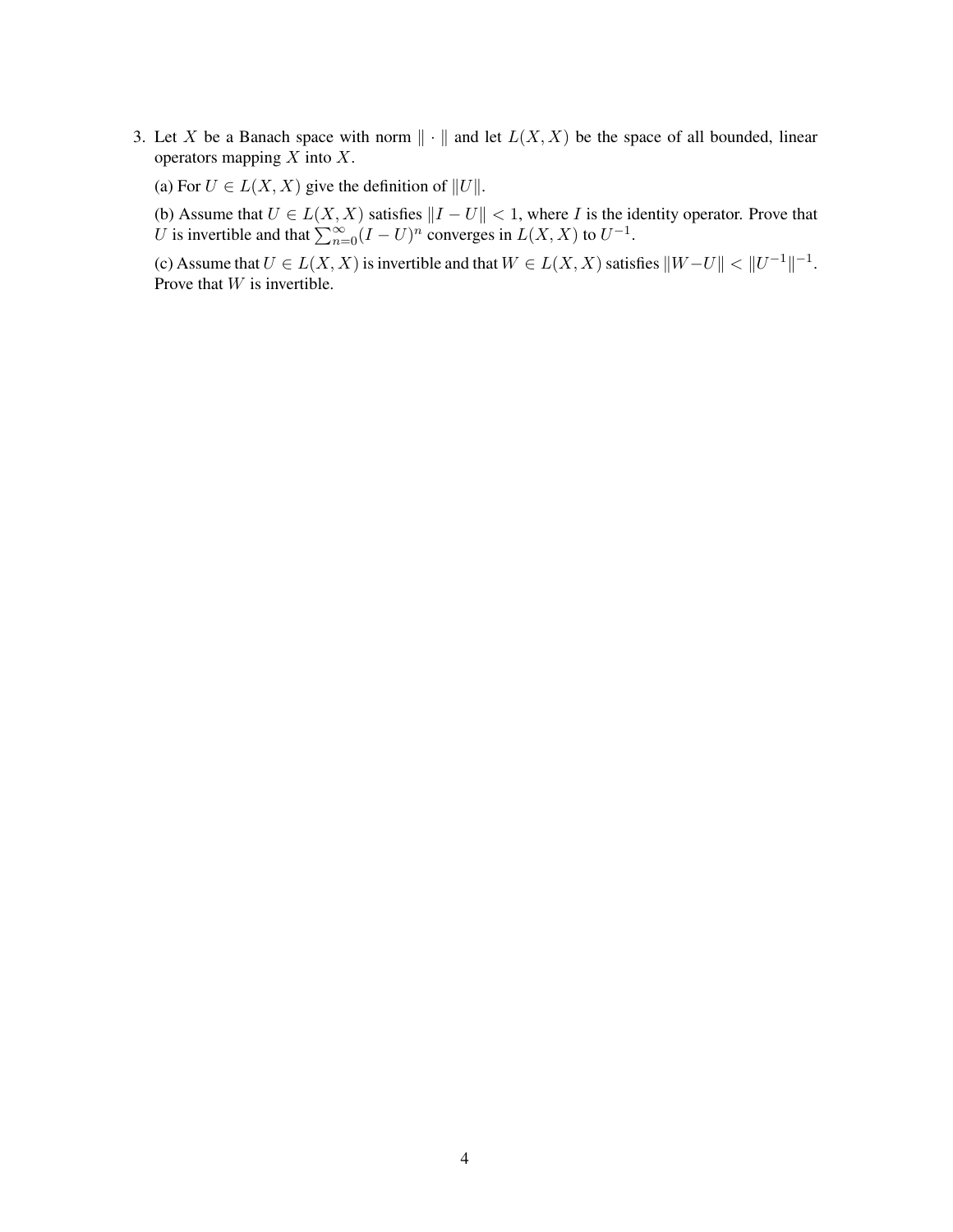4. Let H be a real Hilbert space with inner product  $\langle \cdot, \cdot \rangle$  and norm  $\| \cdot \|$ . Let u and v be linearly independent, unit vectors in  $H$ . Define  $M$  to be the linear span of  $u$  and  $v$ .

(a) Determine a <u>unit</u> vector w such that  $\langle u, w \rangle = 0$  and the linear span of u and w equals M. Be sure that you verify the latter statement about the linear span of  $u$  and  $w$ .

(b) Let x be an element in  $H \setminus M$ . Determine explicitly, in terms of u and w, a  $y_0 \in M$  such that

$$
||x - y_0|| = \inf\{||x - z|| : z \in M\}.
$$

(c) Prove that the  $y_0$  found in part (b) is unique and re-express it in terms of u and v.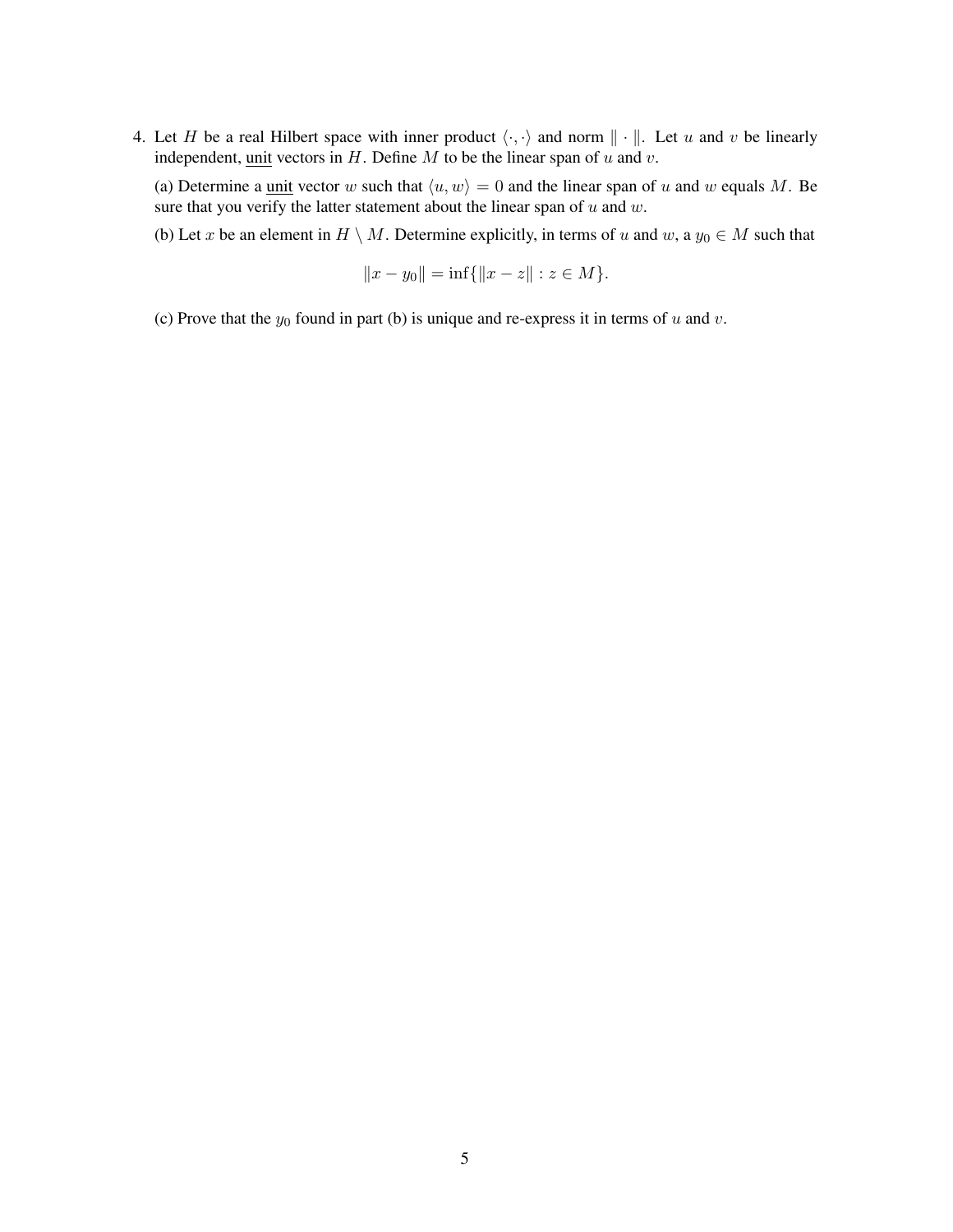5. Let m be Lebesgue measure on  $\mathbb R$ . Let f be a bounded, measurable function mapping  $\mathbb R$  into  $[0, \infty)$  and satisfying

$$
\int_{\mathbb{R}} f \, dm = K \text{ for some } 0 < K < \infty.
$$

Compute

$$
\lim_{n \to \infty} \int_{\mathbb{R}} n \, \log \bigg[ 1 + \bigg( \frac{f(x)}{n} \bigg)^{\alpha} \, \bigg] \, dm
$$

for constant  $\alpha > 0$  in the following three cases:

- (a)  $0 < \alpha < 1$ ,
- (b)  $\alpha = 1$ ,
- (c)  $1 < \alpha < \infty$ .

(Hint. Use Fatou's Lemma in part (a).)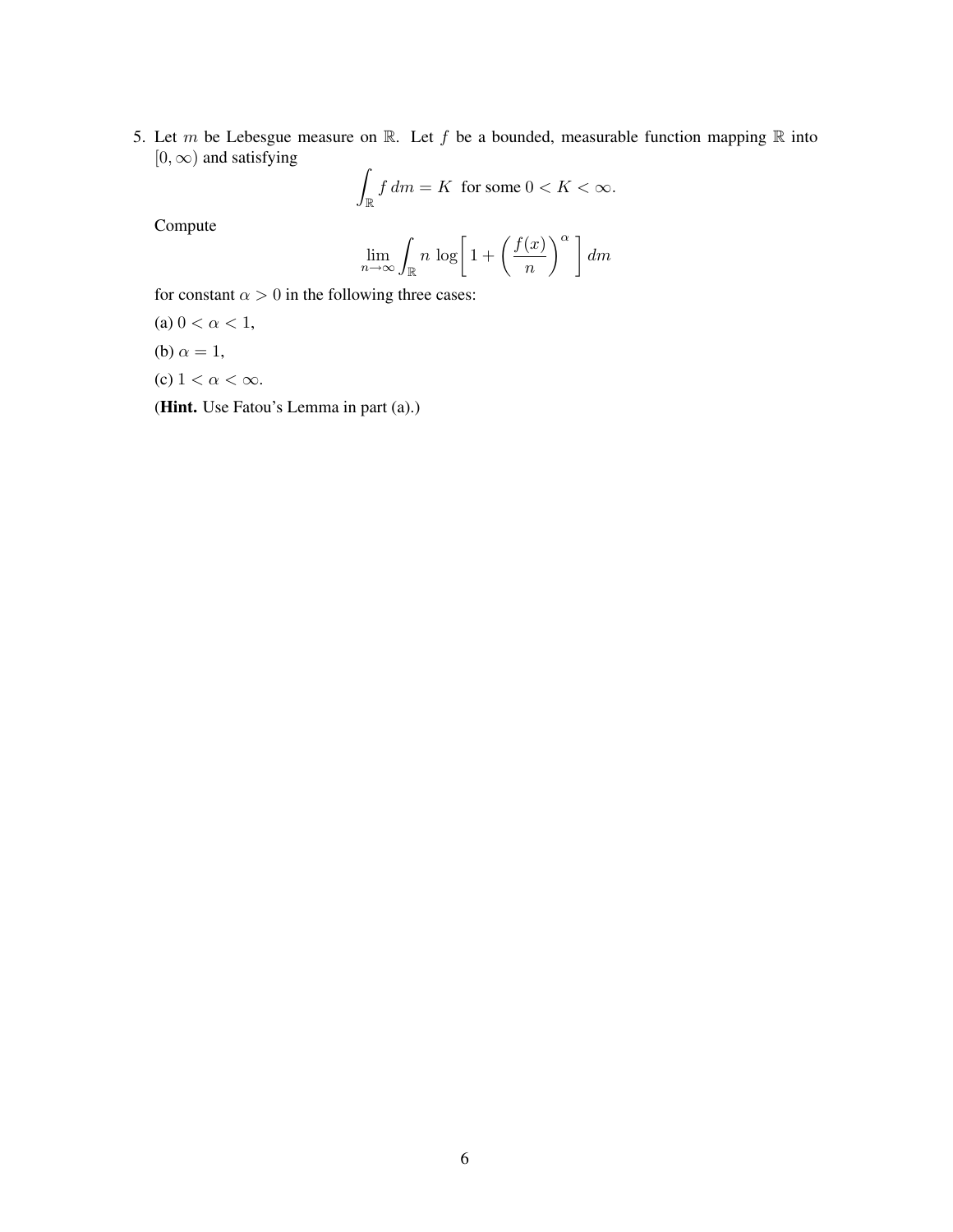6. Let H be a Hilbert space. Recall that if M is a closed subspace of H, then one can define a linear operator  $P_M : H \to H$  by defining  $P_Mx$  to be the element of M such that  $x - P_Mx \in M^{\perp}$ .  $P_M$ is called the orthogonal projection of  $H$  onto  $M$ .

Assume that there exists a sequence  $\{M_n, n \in \mathbb{N}\}\$  of closed subspaces of H such that for all  $n \in \mathbb{N}\$ we have  $M_n \subset M_{n+1}$ . In this case we define

$$
Y=\overline{\cup_{n=1}^{\infty}M_n}\,;
$$

i.e.,  $Y$  equals the closure of the union of all the subspaces  $M_n$ .

(a) Prove that  $Y$  is a closed subspace of  $H$ .

(b) Prove that for all  $x \in H$ ,  $||x - P_{M_n}x|| \to ||x - P_Yx||$  as  $n \to \infty$ . The linear operator  $P_Y$  is well defined because of part (a).

(c) Prove that for all  $x \in H$ ,  $P_{M_n} x$  converges to  $P_Y x$  as  $n \to \infty$ . (**Hint.** Use part (a) and the Pythagorean Theorem.)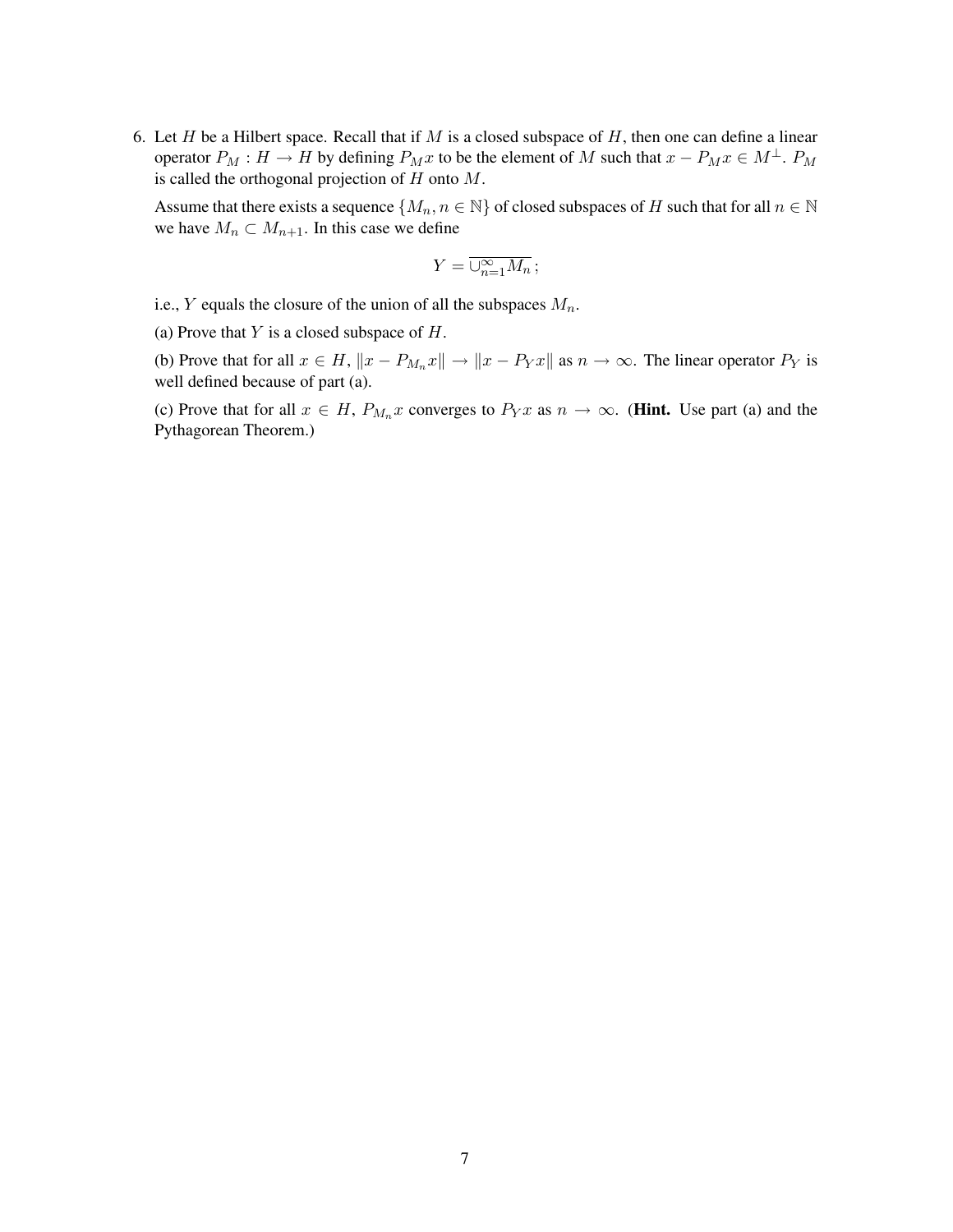7. Let  $(X, \mathcal{M}, \mu)$  and  $(Y, \mathcal{N}, \nu)$  be measure spaces. Let  $K(x, y)$  be a measurable function mapping  $X \times Y$  into R with the following property. There exists a finite constant  $M > 0$  such that for  $\mu$ -almost every  $x$ 

$$
\int_Y |K(x,y)| \, d\nu(y) \le M
$$

and for  $\nu$ -almost every  $y$ 

$$
\int_X |K(x,y)| \, d\mu(x) \le M.
$$

Prove that the operator

$$
T: f \mapsto \int_{X \times Y} K(x, y) f(y) d\nu(y)
$$

is a bounded operator from  $L^p(Y)$  into  $L^p(X)$  for all  $1 \leq p \leq \infty$ . Also prove that the operator norm of T does not exceed M. (**Hint.** For  $1 < p < \infty$  first compute a suitable bound on  $|Tf(x)|$ by applying Hölder's inequality to an appropriate factorization of the integrand.)